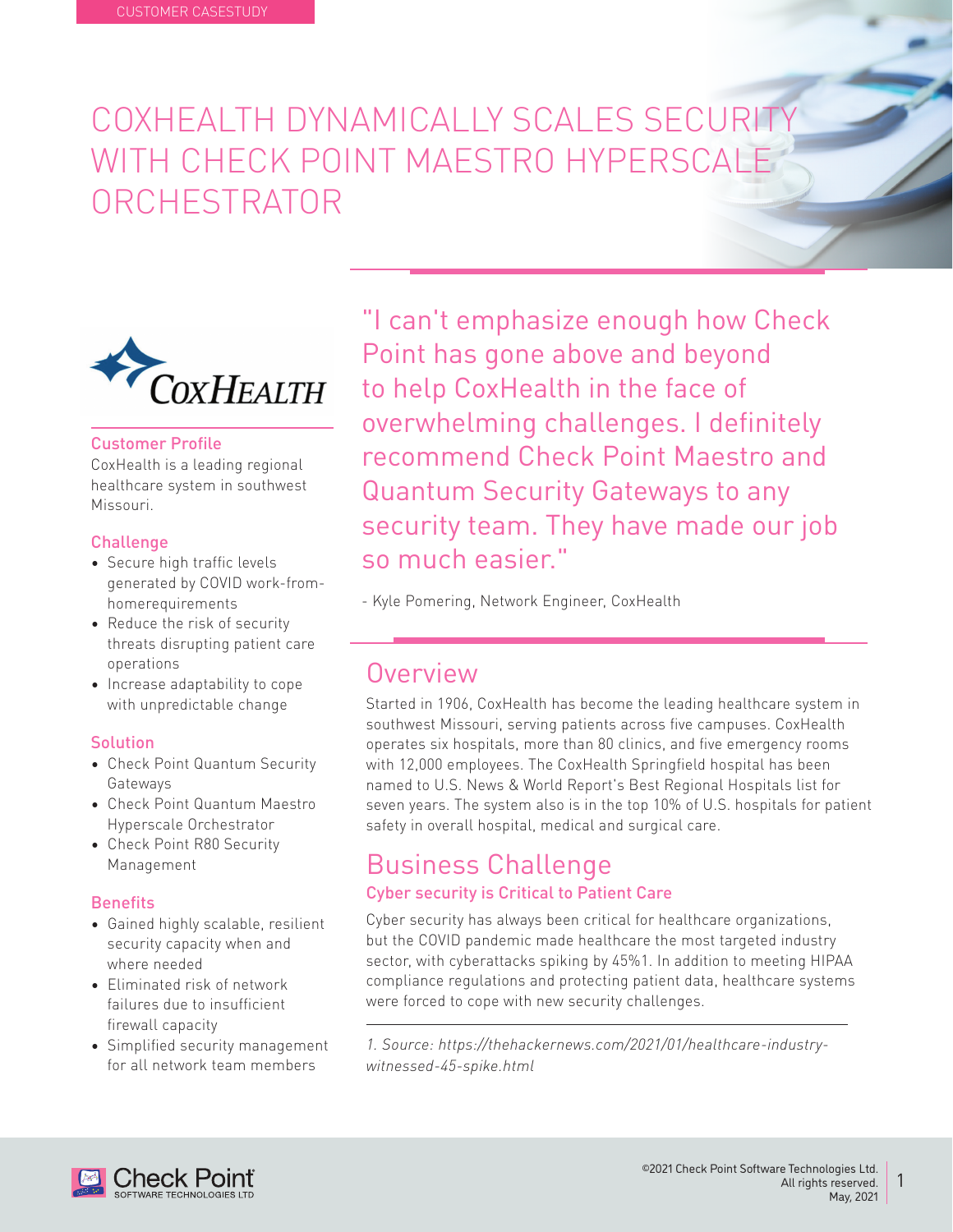

"In just a few weeks, the systems were installed and operational. The transition was seamless "

Kyle Pomering Network Engineer at CoxHealth The healthcare system's priority is always keeping the network at maximum performance. It can't allow a cyber attack or malware to affect the network and cause an emergency system crash or to interrupt patient care. However, COVID forced CoxHealth to move 3,500 employees from onsite to work-from-home environments. Suddenly, network bandwidth usage tripled and firewalls were strained to capacity by external traffic coming in over VPNs. Outlying clinics' network connections were also strained. To further complicate matters, CoxHealth had to quickly install temporary kiosk environments-which also needed network connectivityacross the region to conduct COVID testing.

"As network capacity became overloaded, it became difficult to scale security and keep pace," said Kyle Pomering, Network Engineer at CoxHealth. "Changing firewall policies became challenging. We ran the risk of being unable to manage policies remotely, and there was always the risk of network failure due to high traffic loads. We needed the ability to scale security and have the capacity where-and when-it was needed."

# **SOLUTION Scaling Up Security**

CoxHealth engaged Check Point to help it cope with the new demands. Check Point's team upgraded the healthcare system's Check Point firewalls to Check Point Quantum Security Gateways. This gave CoxHealth capacity and performance needed to meet skyrocketing traffic demands. CoxHealth also implemented a Check Point Maestro Hyperscale Orchestrator appliance. Maestro took scalability to an entirely new level, also increasing resilience and control.

Maestro enables flexible cloud-based security with the ability to seamlessly expand existing security gateways to hyperscale capacity. Each appliance enables a single gateway to expand to the capacity and performance of 52 gateways in just minutes. Instead of being bandwidth-constrained. CoxHealth now gained elastic flexibility and Terabit-per-second firewall .throughput

### **Above and Beyond**

With Maestro, CoxHealth ensures security capacity exactly where it's needed, as it's needed. This capability gives CoxHealth the highest level of security orchestration and resiliency-critical to its operations across the region. Firewall and IPS blades in the Quantum Security Gateways prevent fifth-generation cyber attacks. The CoxHealth network team easily manages Maestro and Quantum Security Gateways with their existing Check Point R80 Security Management platform.

"Check Point went above and beyond to bring our security capabilities and capacity up to date," said Pomering. "In just a few weeks, the systems were installed and operational. The transition was seamless."